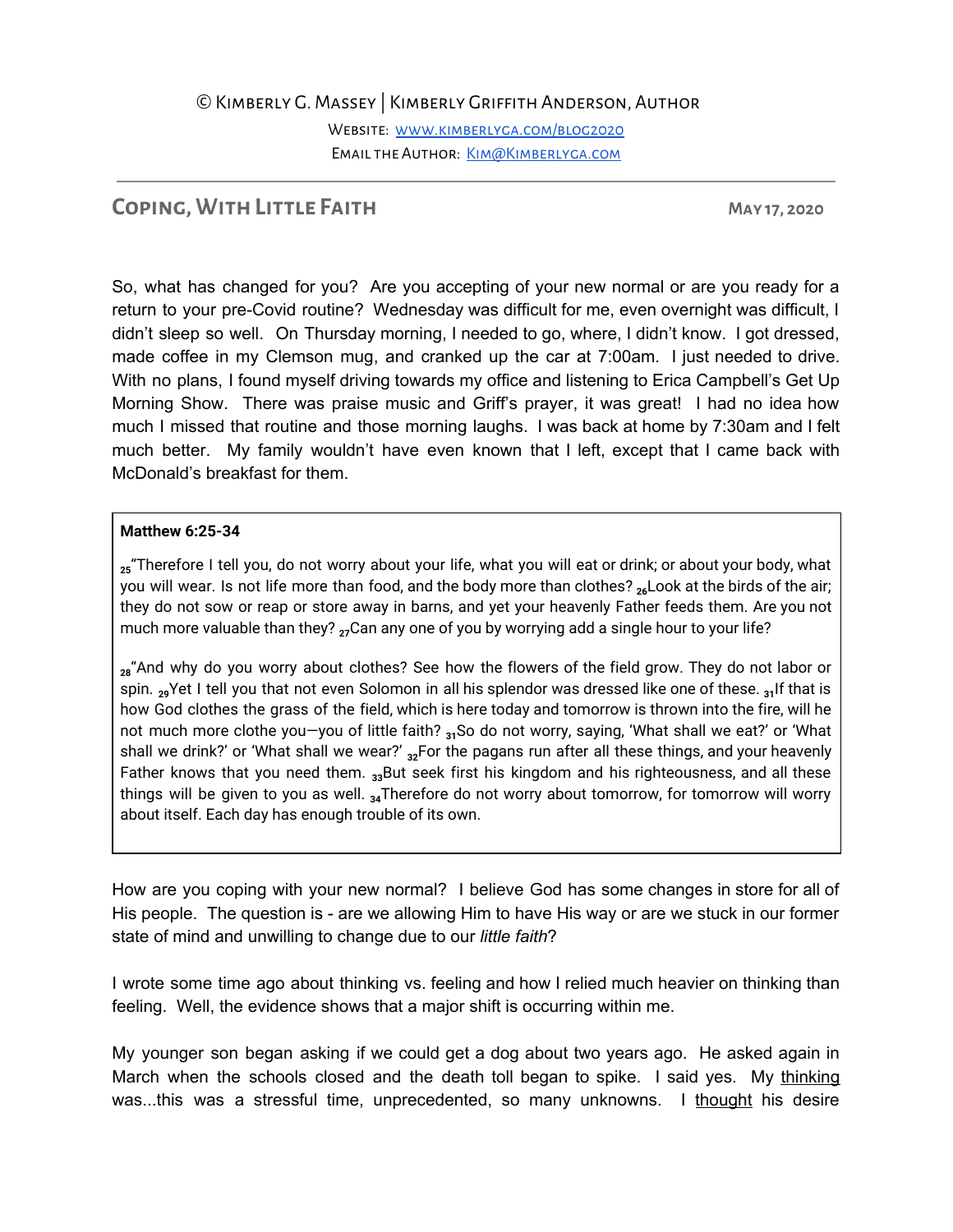demonstrated a healthy mental status. He knew he was experiencing stress and he thought a pet would help. Sure. Not only did I say yes to the dog, I began looking for a dog. I thought we should get a mixed-breed because it pained me to see the list of health problems common in purebreds on the AKC website. After thinking about it, I wanted a short-hair, mixed-breed, male puppy that would grow to be about 40lbs.

On April 25th, Nick announced that he had found the perfect puppy. The Humane Society was social-distancing so we called and set an appointment, and they brought the dog outside to us. He was a cute little puppy, but he seemed sickly, as he lacked the energy and enthusiasm I would expect from a puppy. I asked the employee if there was another male in the litter that we could see. When she brought out the first puppy's brother, he came to life! No longer would he sit in my son's lap, he wanted to play with his brother! They tousled and tumbled, nipped each other on the ears! It was pure joy to watch them. Suddenly, an insane inclination tugged at my heart. I totally ignored the social-distancing rules and stepped close to the employee and whispered, "Am I crazy? Why would I consider adopting both of them?" Her response was, "I don't know! I can't give you any discounts, the same fees apply for both of them."

I wasn't thinking about the fees. I was feeling their love and their bond and considering how they would keep each other company once our work and school schedules resumed. I was so moved by their loving play - they were inseparable, I felt like they needed each other. That lady should have whacked me on the head! She was right, there was no discount with two dogs! I would pay twice the adoption fees, twice the vet bills, twice the dog food, there would be twice the holes dug in our backyard, and twice the poop to pick up. I thought about none of those things. We have two dogs! After much contemplation, we named them Forrest and Bubba friends for life!

It's been 3 weeks, and I am still in love with our two new additions to the family! They love their new home, they love each other, and they love their humans! We have taught them to sit on command, they will even stay for an extra second or two! They are learning to walk on a leash without stopping to smell every dandelion along the sidewalk - but that's been a harder lesson to teach! While I confess my lack of thinking this decision through, having them has proven to be twice the walks, twice the hugs, twice the rubs, twice the tickles, twice the laughs, and twice the love!

I ask you, how are you allowing God to have His way in your life? I am not saying that it was God's plan for us to adopt two dogs - it may have been, but my point of emphasis is that I put my thinking, rationalizing, financially analytical mind aside and allowed my heart to make a decision - that was God. My children are still in disbelief, because that's not the mama they know! My point is that if we can stop worrying about how things were, and look with faithful anticipation towards the future God has planned for us, the better off we will be. Yes, I got in my car and drove to work this week, but the blessing was in listening to the Christian voices I am accustomed to and laughing with them first thing in the morning.